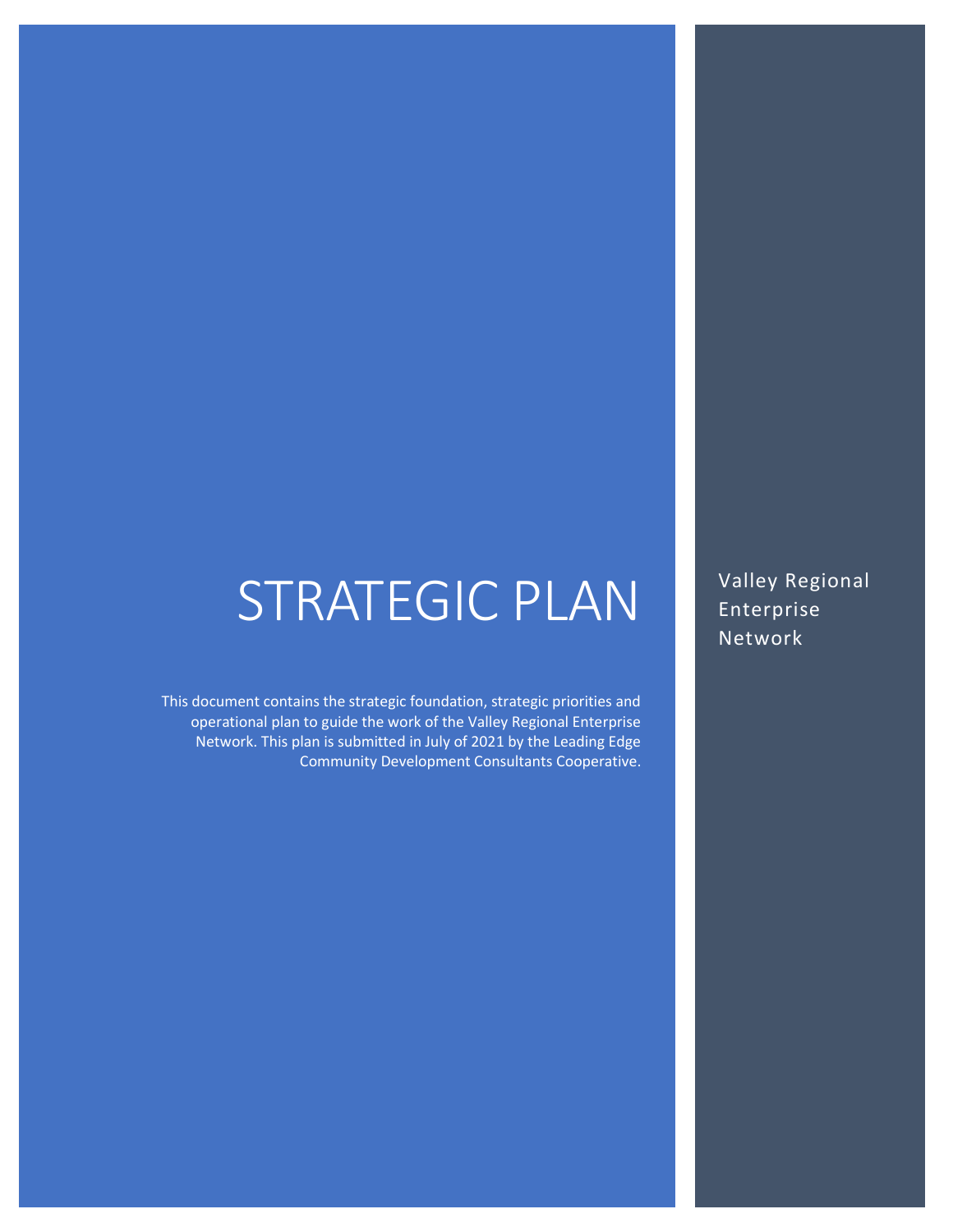

# Contents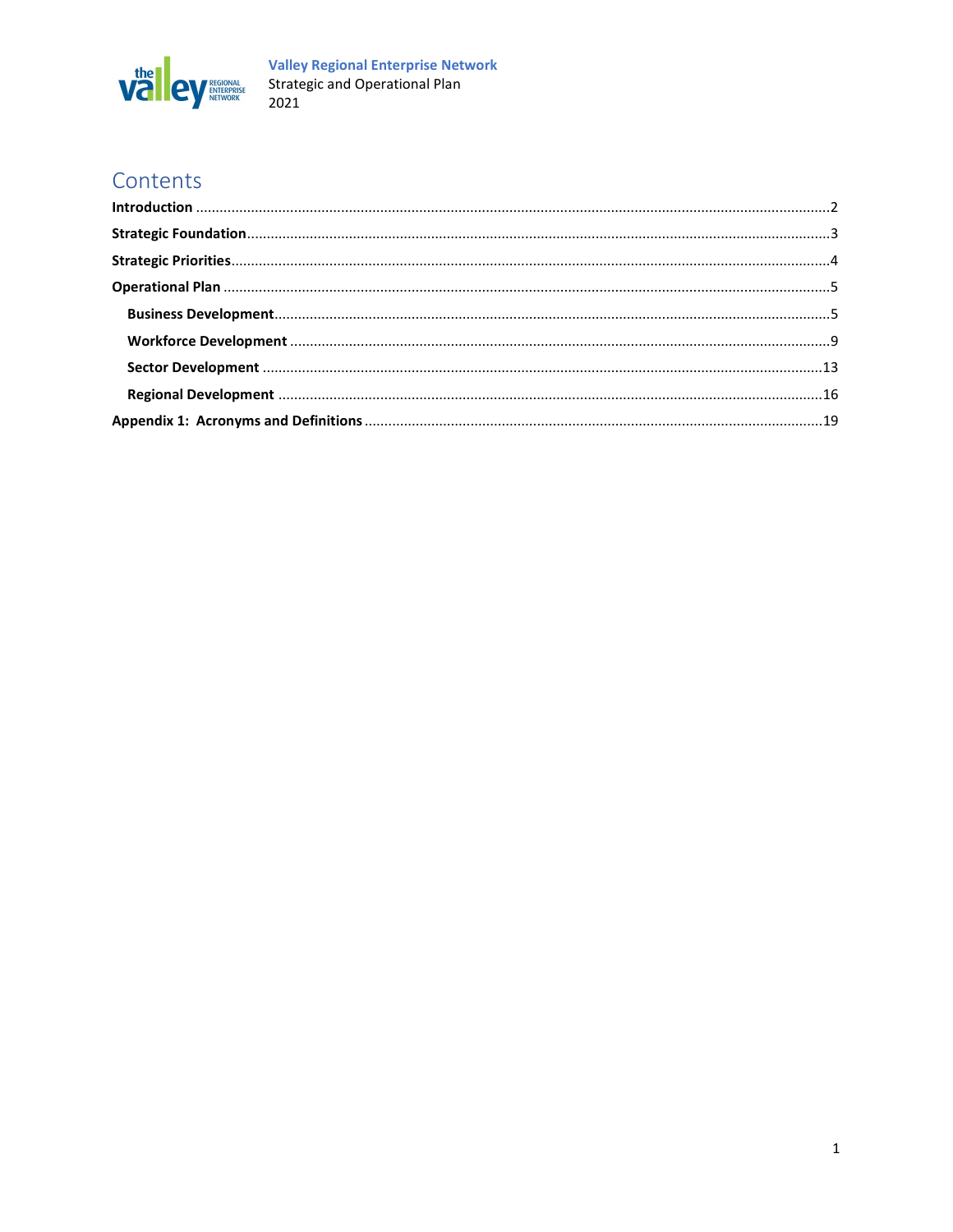

# **Introduction**

The Valley Regional Enterprise Network (Valley REN) engaged the services of Leading Edge Community Development Consultants Cooperative to prepare a revised and updated strategic plan, beginning in 2021.

This strategic plan includes the following components:

- The strategic foundation includes the vision statement, mission statement and values and beliefs.
- The strategic priorities are a link between the strategic foundation of the organization and the daily work and activities of the REN.
- The operational plan is organized by the strategic priorities. Each priority is supported by a goal and subsequent key progress indicators and measurables. Objectives and actions outline how the daily activities of the REN work to support the strategic foundation. The operational plan is a living document that will be modified and changed as activities are completed or changed.

The plan seen on the following pages was developed through the involvement and engagement of the Valley REN board and staff. Additional input was gathered from partners and the overall community through the following means:

- The Liaison and Oversight Committee participated in a live, online, discussion
- 11 key informant interviews were conducted with those considered to be well-aware of the work of the REN and the needs of the community
- 40+ community, organizational and business representatives and partners participated in live discussions (held online because of COVID-19 restrictions).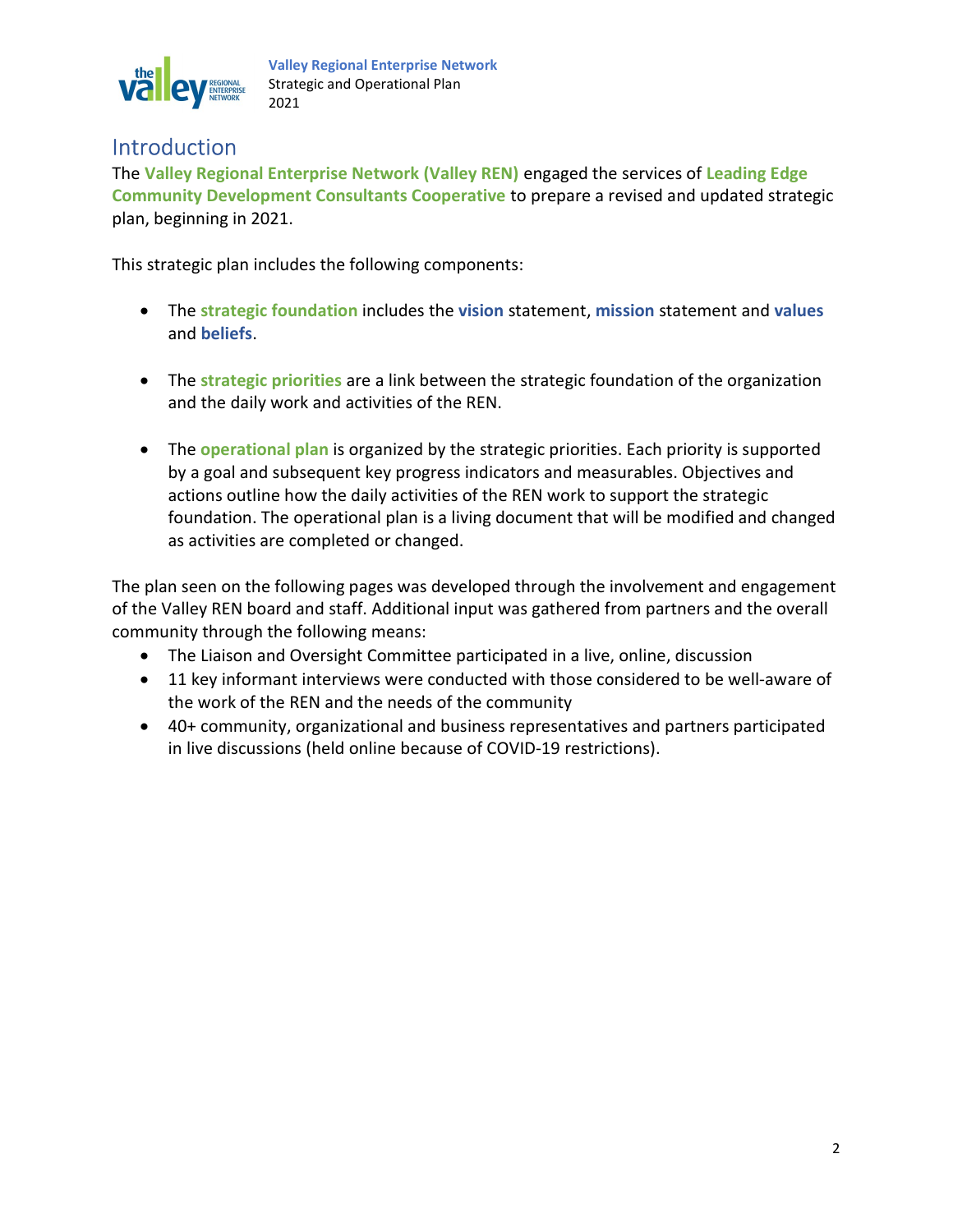

### Strategic Foundation

### VISION STATEMENT

#### A thriving, regional economy, delivering the highest quality of life in Canada. Elaboration

We support a thriving regional economy that when combined with our geographic location, natural environment, and diverse population, makes the Valley one of the best places to live in rural Canada.

### MISSION STATEMENT

### The Valley REN is the catalyst for a thriving, sustainable and inclusive regional economy in the Annapolis Valley.

#### Elaboration

Being the catalyst means we are proactive in evidence-based research, action planning, and being the coordinator of local and provincial resources to maximize our collective impact.

#### VALUES AND BELIEFS

At the Valley REN, we value:

Innovation We value and encourage new ideas that challenge the status quo.

Professionalism We apply the best practices in our work and relationships.

Diversity In people, cultures, strengths, sectors, industries and capitals (human, financial, social, organizational, natural and cultural).

Adaptability We are prepared to adjust our strategies as circumstances require.

This Place We are proud to call the Annapolis Valley our home and are committed to seeing it grow and flourish.

At the Valley REN, we believe in:

Collaboration Economic Development is a team effort.

Evidence-based Decision Making We make decisions based on data and evidence, as well as business and community input.

Fiscal Stewardship Our trusting relationships with our partners and funders are founded on fiscal responsibility, transparency, and accountability.

Economic Development and Community well-being should be mutually supporting.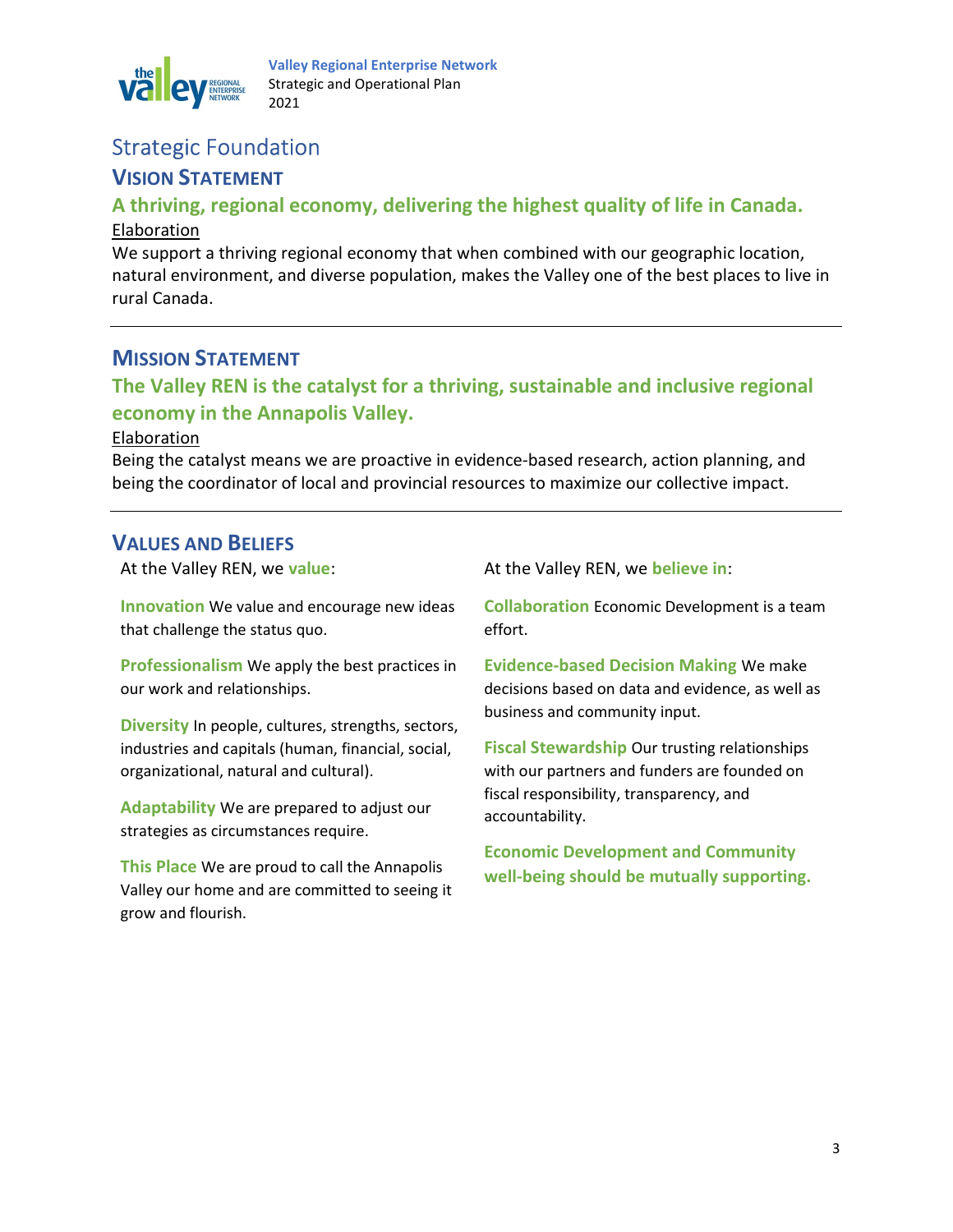

# Strategic Priorities



# **Business Development**

Provide support for new, emerging and existing businesses, and the enhancement of an entrepreneurial culture



# **Sector Development**

Support the strengthening, diversification and interconnectedness of the economic sectors



# **Workforce Development**

Attract and retain employees/workers while identifying and helping to fill current and future needs/gaps for local employers



# **Regional Development**

Enhance our collective and collaborative environment for greater efficiency and effectiveness, strengthen relationships and leverage opportunities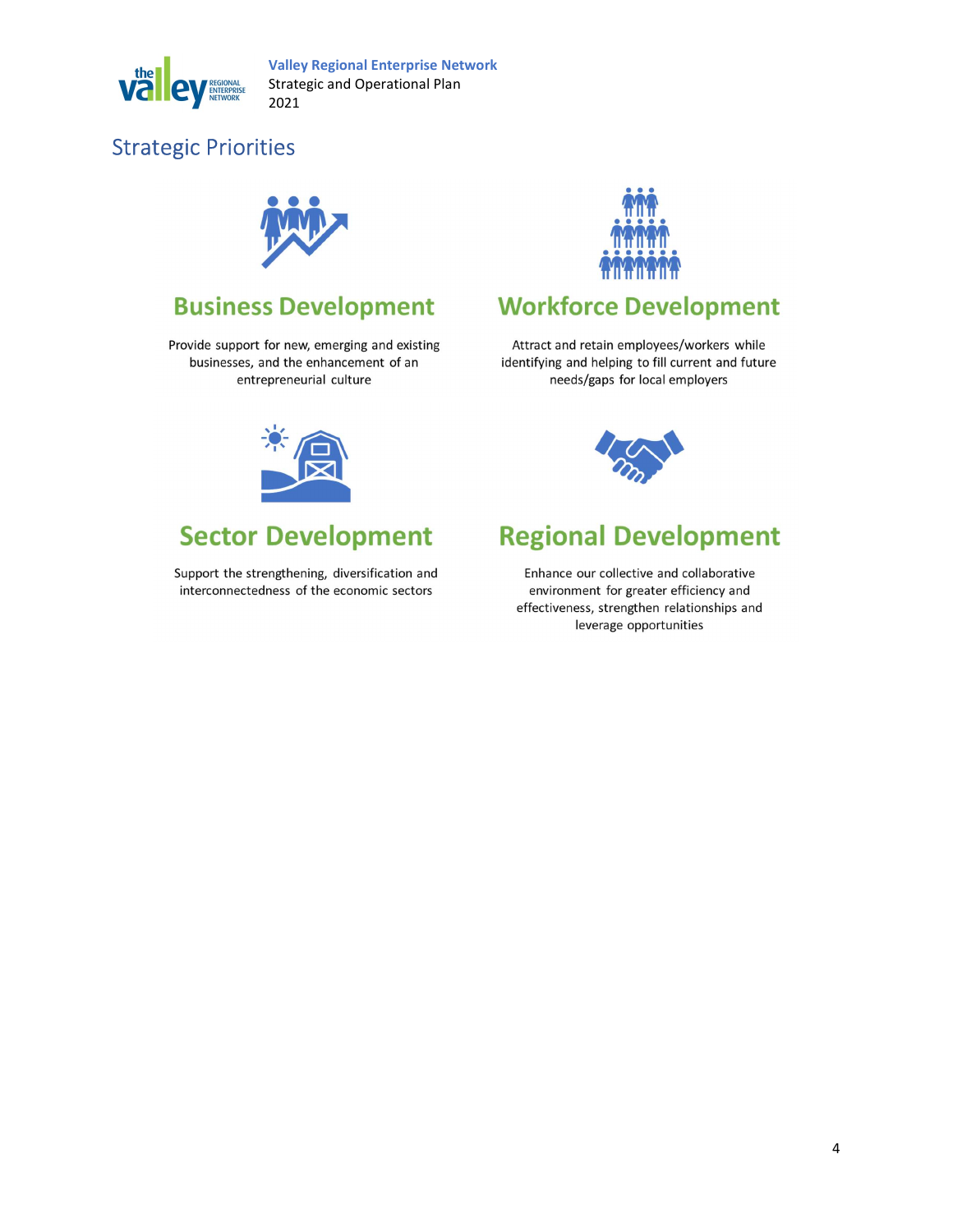

# Operational Plan



#### Business Development

#### Rationale

Business development is a key focus of the NS REN network, and includes:

- 1) Support for new, emerging, and existing businesses to improve productivity, competitiveness, and investment readiness, and
- 2) The development of an entrepreneurial culture to stimulate new venture creation.

#### Business Development Goal

Provide support, tools, and programs for new, emerging, and existing businesses, while working with partners to enhance the region's entrepreneurial culture.

#### Business Development Objectives At-a-Glance (details in the table below):

- Supports for Business: Connect businesses to the resources, tools, supports, and programs they need.
- Investment Readiness: Facilitate a regional and business approach to investment readiness by identifying and promoting investment opportunities and leveraging the region's investment efforts with the federal and provincial governments and other organizations.
- Culture of Entrepreneurship: Foster a culture of entrepreneurship in the Annapolis Valley.

| <b>Key Performance Indicators</b> | <b>Measurables</b>                                                                                                                                                                                                 |
|-----------------------------------|--------------------------------------------------------------------------------------------------------------------------------------------------------------------------------------------------------------------|
| <b>Business clients supported</b> | Number of business clients directly<br>$\bullet$<br>supported/served<br>Number of start-up businesses<br>$\bullet$<br>Number of existing businesses                                                                |
| Increase in support resources     | Number of and quality of supports (define<br>$\bullet$<br>quality based on strategy)<br>Number of connections to funding and<br>$\bullet$<br>application assistance<br>Monetary value of programming<br>$\epsilon$ |
| <b>REN</b> programming            | Number of workshops and events for<br>$\bullet$<br>businesses held<br>Number of investment readiness tools<br>$\bullet$<br>produced                                                                                |
| Participation in REN programming  | Number of workshop and event attendees                                                                                                                                                                             |
| Business start ups                | Number of business start ups                                                                                                                                                                                       |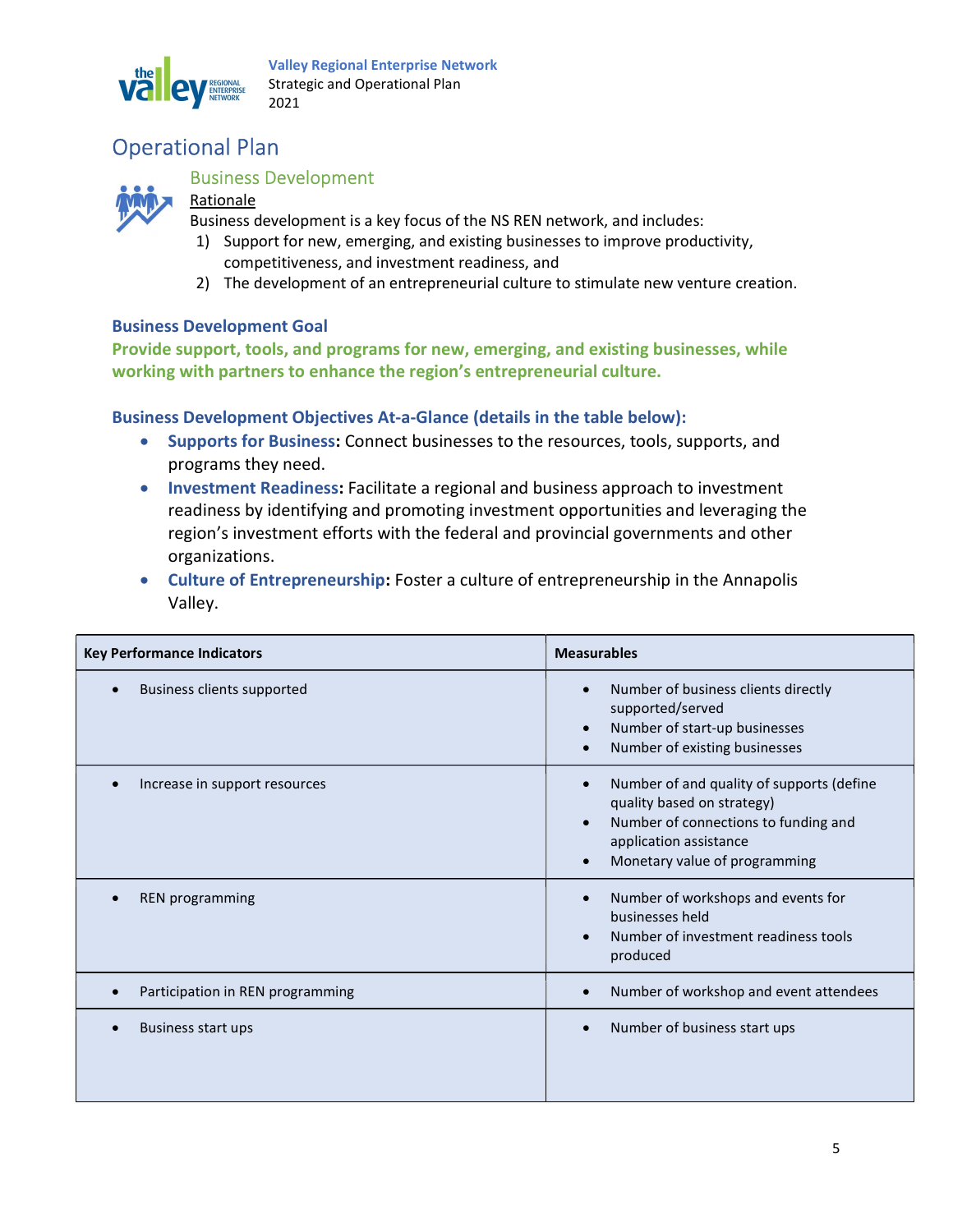

| SUPPORTS FOR BUSINESS Objective: Connect businesses to the resources, tools, supports, and programs they need.                                                                                                                                                                                           |                                                              |                 |                                                                                                      |
|----------------------------------------------------------------------------------------------------------------------------------------------------------------------------------------------------------------------------------------------------------------------------------------------------------|--------------------------------------------------------------|-----------------|------------------------------------------------------------------------------------------------------|
| <b>Actions</b>                                                                                                                                                                                                                                                                                           | <b>Project Lead</b>                                          | <b>Timeline</b> | <b>Partners/Resources</b>                                                                            |
| Deliver the BusinessNOW Service                                                                                                                                                                                                                                                                          | <b>BusinessNOW</b><br>Officer                                | Year 1, 2 and 3 | <b>Business Supports Response</b><br>Team                                                            |
| Conduct a series of business outreach efforts within<br>the region<br>Open houses<br>$\bullet$<br>Presentations to community groups<br>٠<br>Panel presentations on multiple themes,<br>٠<br>Workshops and business expos,<br>Quarterly municipal EDO meetings<br><b>Business to business connections</b> | <b>BusinessNOW</b><br>and Investment<br>Readiness<br>Officer | Year 1, 2 and 3 | <b>Business Supports Response</b><br>Team                                                            |
| Promote the Virtual Advisor Program to ensure<br>Annapolis Valley businesses access the program                                                                                                                                                                                                          | BusinessNOW<br>Officer                                       | Year 1          | <b>Business Supports Response</b><br>Team and NS RENs                                                |
| Organize and partner to host a second round of<br><b>Succession Planning Workshops</b>                                                                                                                                                                                                                   | BusinessNOW<br>Officer                                       | Year 1          | AEC, NS RENs, BDC, Business<br>Supports Response Team                                                |
| Reevaluate the entrepreneurial toolkit to ensure it<br>outlines all business supports available                                                                                                                                                                                                          | <b>BusinessNOW</b><br>Officer                                | Year 2          | <b>Business Supports Response</b><br>Team                                                            |
| Develop a full catalogue of all business resources to<br>be used as a tool and foundation for BusinessNOW<br>service (in house)                                                                                                                                                                          | BusinessNOW<br>Officer                                       | Year 1, 2 and 3 | <b>Business Supports Response</b><br>Team                                                            |
| Promote and communicate export-related supports                                                                                                                                                                                                                                                          | BusinessNOW<br>Officer                                       | Year 2          | NSBI, Business Supports<br>Response Team                                                             |
| Implement a BRE program to collect regional<br>business climate intelligence                                                                                                                                                                                                                             | <b>BusinessNOW</b><br>Officer                                | Year 2          | <b>Business Supports Response</b><br>Team                                                            |
| Work with the Department of Economic<br>Development to inform them of business-related<br>issues                                                                                                                                                                                                         | CEO,<br>BusinessNOW<br>Officer                               | Year 2          | All local stakeholders                                                                               |
| Promote local procurement opportunities                                                                                                                                                                                                                                                                  | BusinessNOW<br>Officer and<br>Communications<br>Officer      | Year 3          | <b>Business Supports Response</b><br>Team, NSBI, PSPC (Public<br>Services and Procurement<br>Canada) |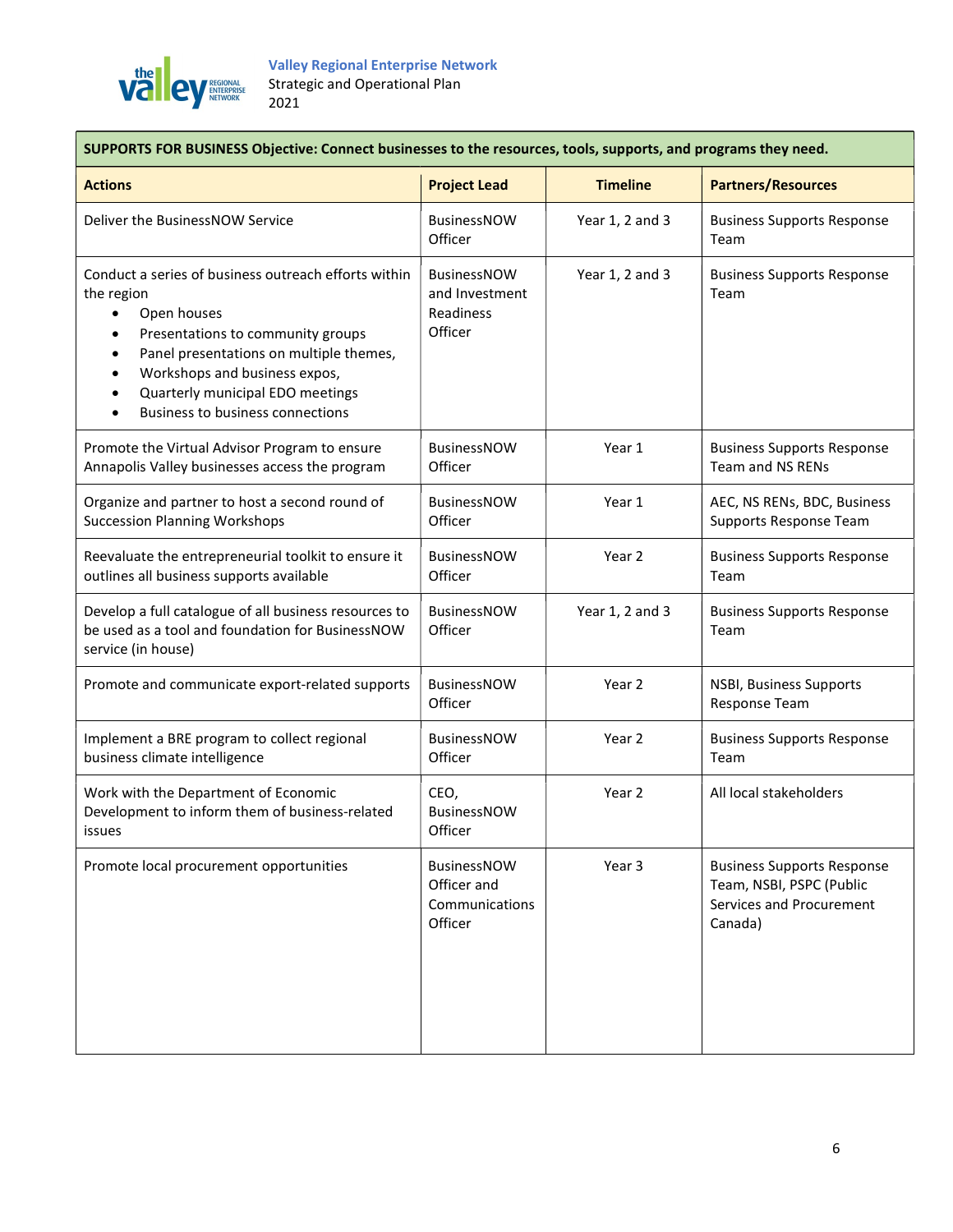

INVESTMENT READINESS Objective: Facilitate a regional and business approach to investment readiness by identifying and promoting investment opportunities and leveraging the region's investment efforts with the federal and provincial governments and other organizations.

| <b>Actions</b>                                                                                                                                                          | <b>Project Lead</b>                                           | <b>Timeline</b>   | <b>Partners/Resources</b>                                       |
|-------------------------------------------------------------------------------------------------------------------------------------------------------------------------|---------------------------------------------------------------|-------------------|-----------------------------------------------------------------|
| Create an improved commercial land database and<br>a functioning tool to assist business and industry in<br>securing the appropriate space within the<br>catchment area | Investment<br>Readiness EDO                                   | Year 1 and 2      | <b>Business Supports Response</b><br>Team, Developers, Realtors |
| Create one-page documents outlining investment<br>opportunities in the region (high-level overview and<br>statistics)                                                   | Investment<br>Readiness EDO                                   | Year 2 and 3      | <b>Business Supports Response</b><br>Team, NSBI                 |
| Enhance Valley REN website with information<br>relating to investment readiness                                                                                         | Investment<br>Readiness EDO                                   | Year 1, 2 and 3   | <b>Business Supports Response</b><br>Team, NSBI                 |
| Develop lead-handling protocols and processes for<br>the region                                                                                                         | Investment<br>Readiness EDO                                   | Year <sub>2</sub> | Municipalities, Business<br>Supports Response Team              |
| Conduct investment readiness analysis to assess<br>the current state of investment readiness in the<br>region                                                           | Investment<br>Readiness EDO                                   | Year 3            | Municipalities, Business<br>Supports Response Team              |
| Work with businesses to ensure they are<br>investment ready and prepared to thrive in the<br>region                                                                     | Investment<br>Readiness EDO,<br><b>BusinessNOW</b><br>Officer | Year <sub>3</sub> | <b>Business Supports Response</b><br>Team                       |

#### CULTURE OF ENTREPRENURSHIP Objective: Foster a culture of entrepreneurship in the Annapolis Valley.

| <b>Actions</b>                                                                          | <b>Project Lead</b>                                        | <b>Timeline</b> | <b>Partners/Resources</b>                                                                                           |
|-----------------------------------------------------------------------------------------|------------------------------------------------------------|-----------------|---------------------------------------------------------------------------------------------------------------------|
| Provide project facilitation for NS MIT REAP Valley<br>Team                             | Strategic<br>Initiatives EDO                               | Year 1          | Valley Team Members,<br>ONSIDE, MIT, local<br>stakeholders                                                          |
| Define the entrepreneurial ecosystem - gaps,<br>needs, programs, offerings              | <b>BusinessNOW</b><br>Officer/Strategic<br>Initiatives EDO | Year 1          | <b>Business Supports Response</b><br>Team                                                                           |
| Create a map of entrepreneurial programming and<br>training opportunities in the region | <b>BusinessNOW</b><br>Officer/Strategic<br>Initiatives EDO | Year 2          | <b>Business Supports Response</b><br>Team                                                                           |
| Provide programming for young entrepreneurs                                             | <b>BusinessNOW</b><br>Officer                              | Year 2 and 3    | <b>Business Supports Response</b><br>Team, Non-profit and social<br>impact entrepreneurial<br>support organizations |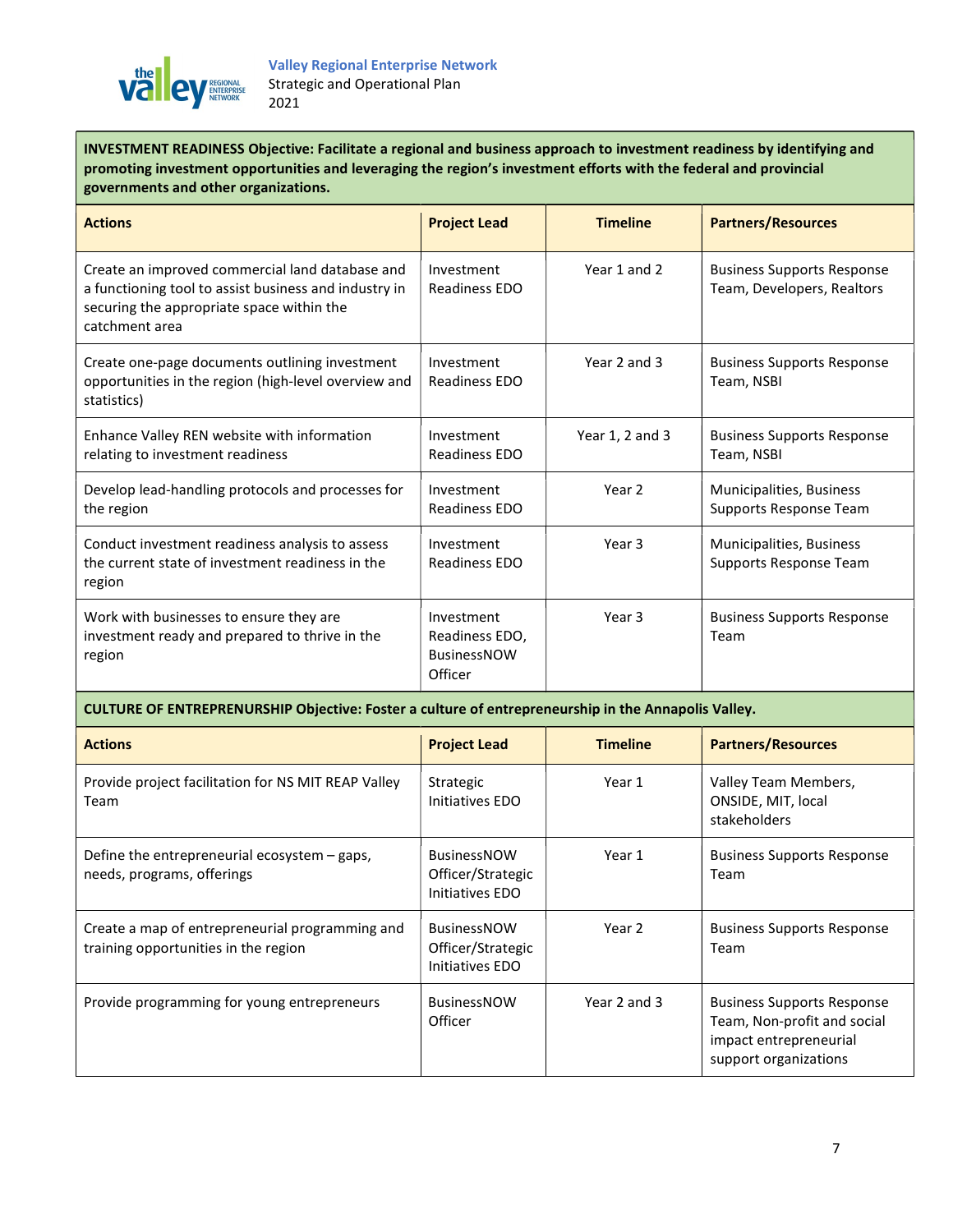

| Promote programming for marginalized<br>entrepreneurs, including, older adults, Indigenous<br>people, and African Nova Scotians) | Communications<br>Officer                                  | Year 1       |                                                                                                                                           |
|----------------------------------------------------------------------------------------------------------------------------------|------------------------------------------------------------|--------------|-------------------------------------------------------------------------------------------------------------------------------------------|
| Provide programming for marginalized<br>entrepreneurs, including, older adults, Indigenous<br>people, and African Nova Scotians) | <b>BusinessNOW</b><br>Officer                              | Year 2 and 3 | <b>Business Supports Response</b><br>Team, Mentoring Plus,<br>VANSDA, BBI, APTEC,<br>Ulnooweg                                             |
| Promote venture creation programming                                                                                             | <b>BusinessNOW</b><br>Officer/Strategic<br>Initiatives EDO | Year 3       | <b>Business Supports Response</b><br>Team, NS Sandboxes, ONSIDE,<br>Innovacorp, and existing /<br>emerging incubators and<br>accelerators |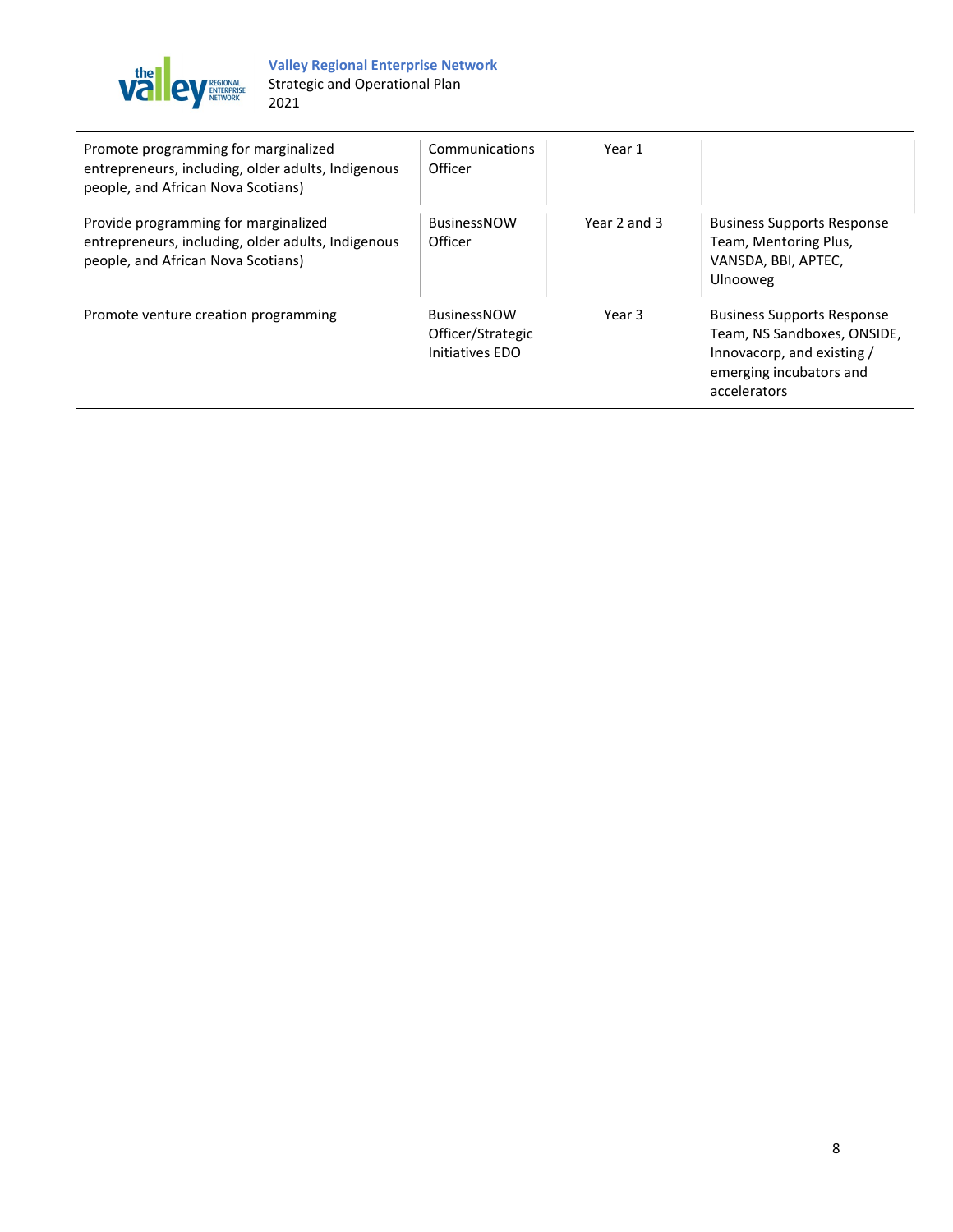



### Workforce Development

Rationale

Business success is built on a strong labour force. The Valley REN will support regional efforts related to the attraction and retention of employees/workers while identifying and

helping to fill current and future needs/gaps for local employers. This will include training of current residents while attracting new ones and will also include a focus on our Indigenous and African Nova Scotian communities.

#### Workforce Development Goal

Attract and retain employees/workers while identifying and helping to fill current and future needs/gaps for local employers.

#### Workforce Development Objectives At-a-Glance (details in the table below):

- Workforce Study: Work with partners to address the challenges related to the Annapolis Valley workforce, to meet the current and future talent, professional, skilled trades and labour needs.
- Population Readiness: The availability and quality of healthcare, childcare, recreation, transportation, housing and other foundational community components will influence how attractive the Valley is to potential residents and employees.
- Promote Annapolis Valley: Raise the profile of the Annapolis Valley as a place to live, work and start a business. Increase the awareness of the region's value proposition.
- Welcoming Region: Work with partners to ensure that the Annapolis Valley is a welcoming region for newcomers with the appropriate settlement services to support a smooth transition.
- Workforce Diversification: Target those from Indigenous, African Nova Scotian and other under-represented communities with specific and culturally appropriate programs and supports.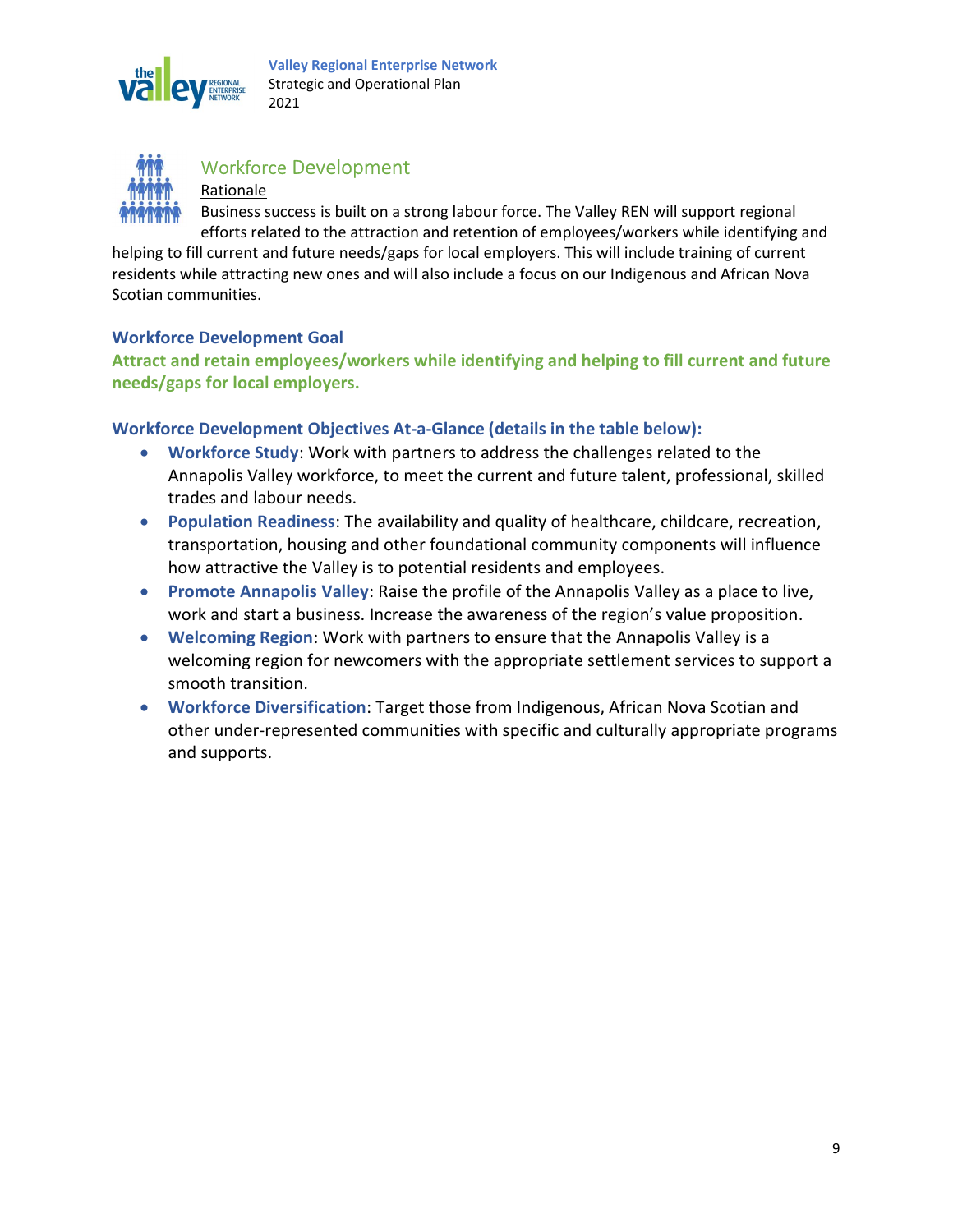

| <b>Key Performance Indicators</b>                                                                              | <b>Measurable</b>                                                                                                                                                                                      |
|----------------------------------------------------------------------------------------------------------------|--------------------------------------------------------------------------------------------------------------------------------------------------------------------------------------------------------|
| Decrease in employment vacancies                                                                               | Workforce participation (employment rates)<br>$\bullet$                                                                                                                                                |
| Increase in workforce diversification, including those from<br>Indigenous and African Nova Scotian communities | Number of employs from diverse<br>$\bullet$<br>backgrounds.                                                                                                                                            |
| <b>REN</b> programming                                                                                         | Number of workshops and events for<br>$\bullet$<br>businesses held                                                                                                                                     |
| Participation in REN programming                                                                               | Number of workshop and event attendees<br>$\bullet$                                                                                                                                                    |
| Business participation in REN programming                                                                      | Number of businesses participating in<br>$\bullet$<br>programming                                                                                                                                      |
| Connector Program participation                                                                                | Number of Connectees<br>$\bullet$<br><b>Number of Connectors</b><br>$\bullet$<br>Number of matches made<br>$\bullet$<br>Number of jobs secured<br>$\bullet$                                            |
| Regional Marketing participation                                                                               | Number of regional marketing inquiries<br>$\bullet$<br>Number of people moving here<br>$\bullet$<br>Number of people moving here within<br>$\bullet$<br>working age<br>Number of website hits per page |

WORKFORCE STUDY Objective: Work with partners to address the challenges related to the Annapolis Valley workforce, to meet the current and future talent, professional, skilled trades and labour needs.

| <b>Actions</b>                                                                                                                                                                                     | <b>Project Lead</b>          | <b>Timeline</b>                                      | <b>Partners/Resources</b>                                                                                           |
|----------------------------------------------------------------------------------------------------------------------------------------------------------------------------------------------------|------------------------------|------------------------------------------------------|---------------------------------------------------------------------------------------------------------------------|
| Complete Regional Workforce Development<br>Strategy and work with partners to implement<br>strategy (insert recommendations from strategy -<br>September 2021)                                     | Strategic<br>Initiatives EDO | Year 1 completion,<br>Year 2 and 3<br>implementation | Workforce Supports and<br><b>Business Supports Response</b><br>Team, Education and training<br>supports             |
| Work with Department of Education and Early<br>Childhood Development and the Annapolis Valley<br>Regional Centre for Education (AVRCE) to showcase<br>opportunities available locally to students. | Strategic<br>Initiatives EDO | Year 2                                               | Workforce Supports Response<br>Team, Department of<br><b>Education and Early Childhood</b><br>Development, AVRCE    |
| Work with post-secondary institutions to showcase<br>the opportunities available locally to international<br>and domestic students                                                                 | Strategic<br>Initiatives EDO | Year 2                                               | Workforce Supports Response<br>Team, NSCC, Acadia                                                                   |
| Work with employers to bridge the gap between<br>employer and employee expectations and<br>motivations                                                                                             | Strategic<br>Initiatives EDO | Year 2                                               | Workforce Supports Response<br>Team, LAE, NS Works, Sector<br><b>Councils and Business Support</b><br>Organizations |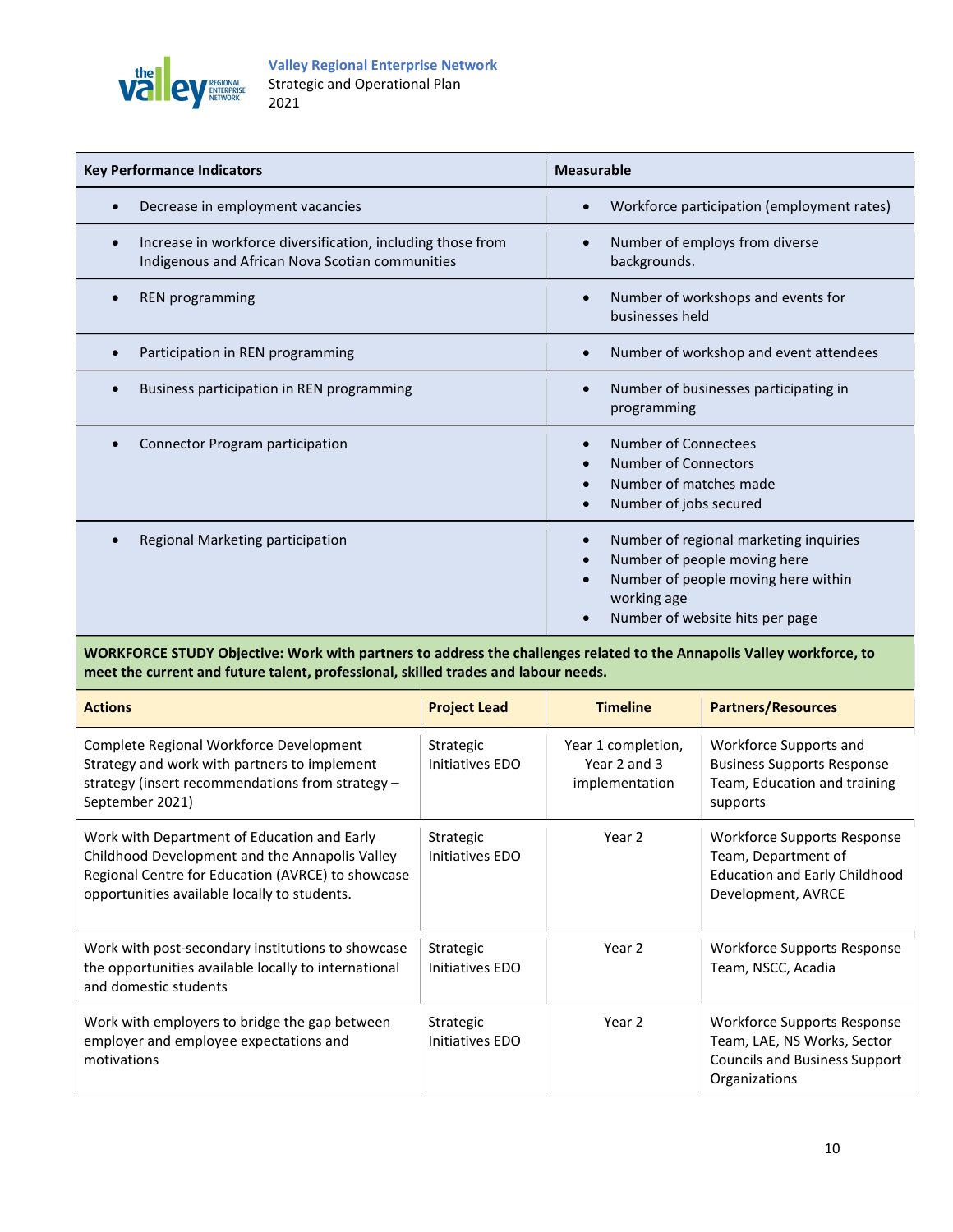

POPULATION READINESS Objective: The availability and quality of healthcare, childcare, recreation, transportation, housing and other foundational community components will influence how attractive the Valley is to potential residents and employees.

| <b>Actions</b>                                                                                                                | <b>Project Lead</b>                                            | <b>Timeline</b> | <b>Partners/Resources</b>                      |
|-------------------------------------------------------------------------------------------------------------------------------|----------------------------------------------------------------|-----------------|------------------------------------------------|
| Conduct a Housing Assessment for the region and<br>develop a strategy for all housing types                                   | Strategic<br>Initiatives EDO,<br><b>CEO</b>                    | Year 1, 2 and 3 | All local stakeholders                         |
| Conduct a Child Care Needs Assessment and<br>develop a strategy with partners and support the<br>implementation of activities | Strategic<br>Initiatives EDO,<br><b>CEO</b>                    | Year 2 and 3    | All local stakeholders<br>Province of NS       |
| Inform stakeholders of local business requirements<br>regarding broadband internet                                            | Strategic<br>Initiatives EDO,<br><b>BusinessNOW</b><br>Officer | Year 2 and 3    | All local stakeholders<br>Develop NS           |
| Promote local placemaking initiatives and share<br>partner resources                                                          | Investment<br>Readiness EDO                                    | Year 2 and 3    | All local stakeholders<br>Develop NS           |
| Work with businesses and organizations to define<br>the transportation needs of employees and clients                         | Strategic<br>Initiatives EDO,<br><b>BusinessNOW</b><br>Officer | Year 3          | All local stakeholders<br><b>Kings Transit</b> |

PROMOTE ANNAPOLIS VALLEY Objective: Raise the profile of the Annapolis Valley as a place to live, work and start a business. Increase the awareness of the region's value proposition.

| <b>Actions</b>                                                                                                                                                            | <b>Project Lead</b>               | <b>Timeline</b> | <b>Partners/Resources</b> |
|---------------------------------------------------------------------------------------------------------------------------------------------------------------------------|-----------------------------------|-----------------|---------------------------|
| Implement the regional marketing initiative<br>including the development of a website, video and<br>targeted marketing for skilled labour (contractors,<br>doctors, etc.) | Communications<br>Officer and CEO | Year 1, 2 and 3 | All local stakeholders    |

WELCOMING REGION Objective: Work with partners to ensure that the Annapolis Valley is a welcoming region for newcomers, with the appropriate settlement services to support a smooth transition.

| <b>Actions</b>                                                                                                                                                   | <b>Project Lead</b>                 | <b>Timeline</b>     | <b>Partners/Resources</b>                          |
|------------------------------------------------------------------------------------------------------------------------------------------------------------------|-------------------------------------|---------------------|----------------------------------------------------|
| Implement the Connector Program<br>Launch engagement campaign<br>Host "Welcome to the Annapolis Valley Expo"<br>Host #HiremeAnnapolisValley pitch<br>competition | Connector<br>Program<br>Coordinator | Year $1, 2$ and $3$ | Workforce Supports Response<br>Team, Employment NS |
| Catalogue, and promote, assets available to<br>newcomers.                                                                                                        | Connector<br>Program<br>Coordinator | Year 2              | Workforce Supports Response<br>Team, NSOI          |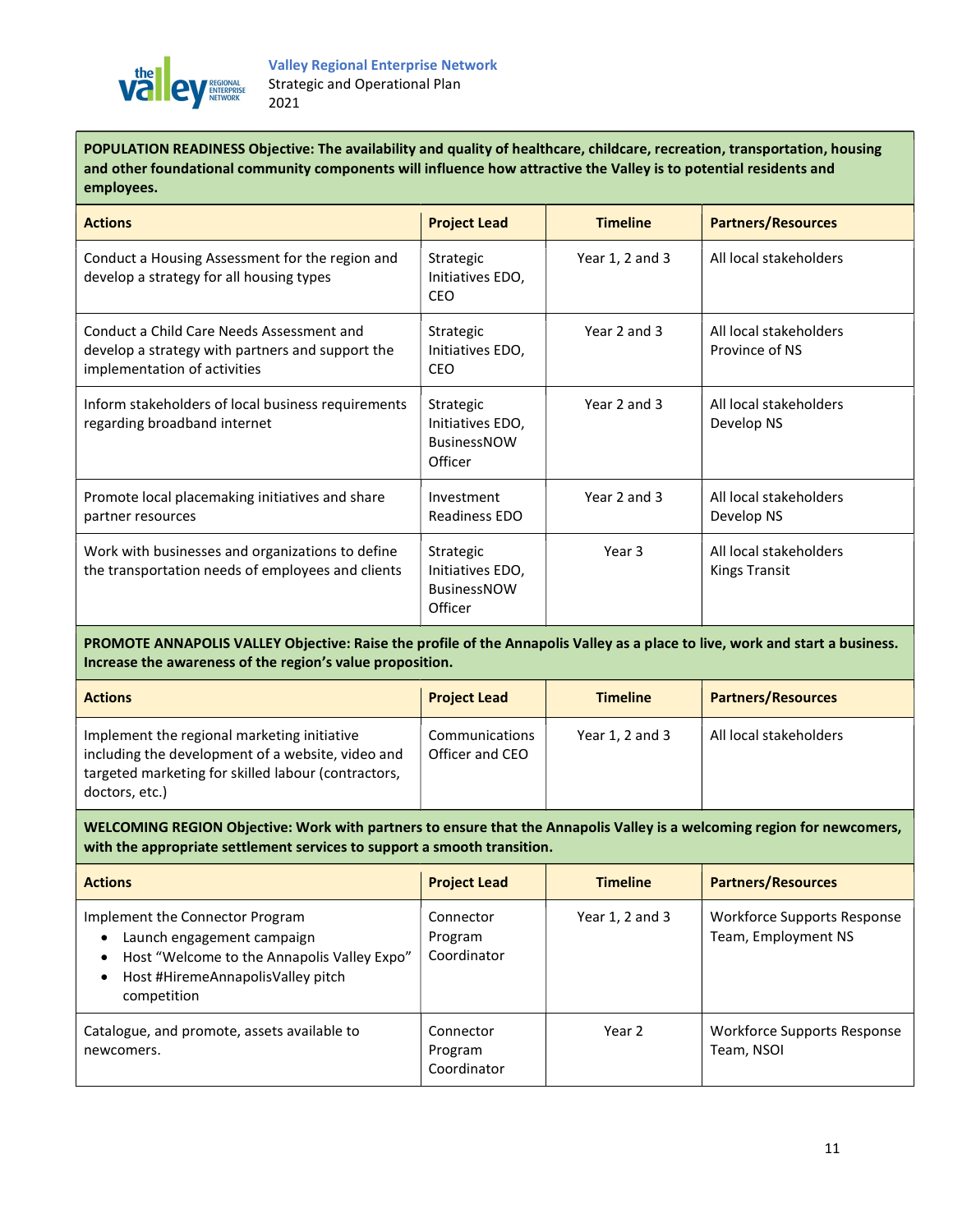

| Secure a Local Immigration Partnership (LIP) for                                                                                                                    | Strategic                               | Year 2 and 3 | <b>Workforce Supports Response</b> |
|---------------------------------------------------------------------------------------------------------------------------------------------------------------------|-----------------------------------------|--------------|------------------------------------|
| Annapolis Valley and create a Welcome Network:                                                                                                                      | Initiatives EDO                         |              | Team, NSOI, IRCC, ISANS,           |
| Connect and support cultural events that<br>celebrate immigrants and newcomers<br>Connect with realtors to access newcomers<br>and create welcome packages for them | and Connector<br>Program<br>Coordinator |              | Y-REACH                            |

WORKFORCE DIVERSIFICATION Objective: Target those from Indigenous, African Nova Scotian and other under-represented communities with specific and culturally appropriate programs and supports.

| <b>Actions</b>                                                                                                                        | <b>Project Lead</b>                                                                                   | <b>Timeline</b> | <b>Partners/Resources</b>                                                                                                      |
|---------------------------------------------------------------------------------------------------------------------------------------|-------------------------------------------------------------------------------------------------------|-----------------|--------------------------------------------------------------------------------------------------------------------------------|
| Work with partner organizations to develop a<br>regional Welcoming Workplaces Toolkit                                                 | Strategic<br>Initiatives EDO,<br><b>BusinessNOW</b><br>Officer                                        | Year 2          | Workforce Supports and<br><b>Business Supports Response</b><br>Team, LAE, ISANS                                                |
| Secure an Atlantic Immigration Program<br>Coordinator to work with employers in the region                                            | Strategic<br>Initiatives EDO,<br><b>BusinessNOW</b><br>Officer                                        | Year 2          | Workforce Supports and<br><b>Business Supports Response</b><br>Team, AIP, NSOI                                                 |
| Promote existing programming to retain youth and<br>those from under-represented communities                                          | Strategic<br>Initiatives EDO,<br><b>BusinessNOW</b><br>Officer<br>Connector<br>Program<br>Coordinator | Year 2 and 3    | Workforce Supports and<br><b>Business Supports Response</b><br>Team, Mentoring Plus,<br>VANSDA, BBI, APTEC,<br><b>Ulnooweg</b> |
| Promote programming for employees to raise<br>awareness of the need and value of Diversity,<br>Equity, and Inclusion in the workplace | Strategic<br>Initiatives EDO,<br><b>BusinessNOW</b><br>Officer                                        | Year 2 and 3    | Workforce Supports and<br><b>Business Supports Response</b><br>Team                                                            |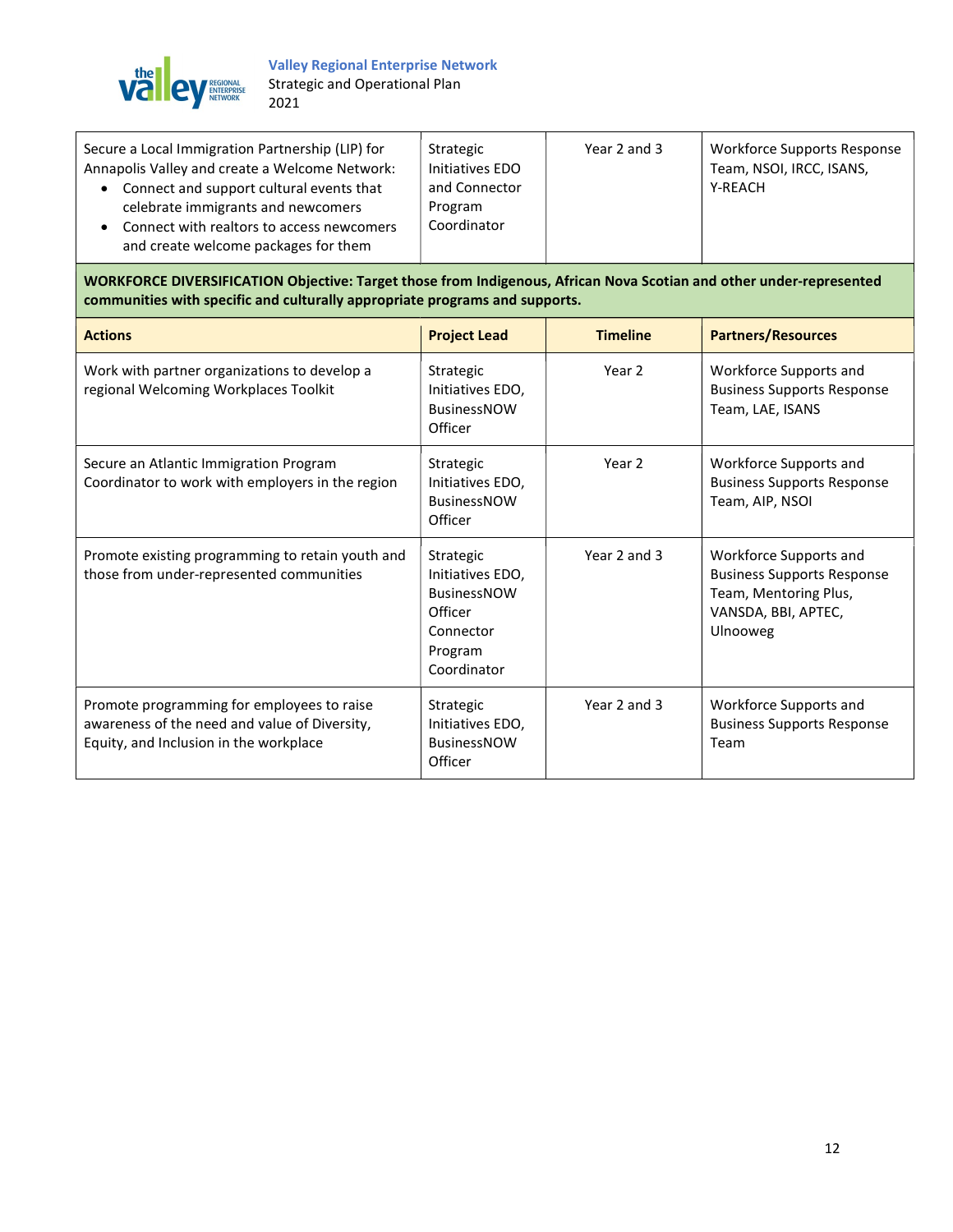



#### Sector Development

Rationale The Annapolis Valley is an integrated community of communities. Our economy is a collection of interdependent sectors that share a common goal of prosperity. The Valley

REN will support the strengthening, diversification, and interconnectedness of these economic sectors. There is potential to support sector development by understanding the relative importance of each sector and increasing inter-sectorial economic activity. The REN board must represent the diversity of sectors present in the region.

#### Sector Development Goal

Support the strengthening, diversification, and interconnectedness of the economic sectors.

#### Sector Development Objectives At-a-Glance (details in the table below):

- Traditional and Emerging Sectors: Identify, prioritize, and strengthen traditional and emerging sectors by addressing barriers and capitalizing on opportunities.
- Inter-sectoral Collaboration: Facilitate industry and post-secondary collaboration to enable businesses to generate or adopt new products, services or processes. Promote inter-sectoral trade and joint initiatives.
- Innovation and Cluster Development: Lead initiatives to support innovative solutions and develop clusters based on comparative advantages in the region.

| <b>Key Performance Indicators</b>                      |                                                                                                                                                   |  |  |
|--------------------------------------------------------|---------------------------------------------------------------------------------------------------------------------------------------------------|--|--|
| Increase/Decrease in:                                  | Measurable:                                                                                                                                       |  |  |
| Clarity in sector identification<br>$\bullet$          | Updated map of sectors<br>$\bullet$                                                                                                               |  |  |
| Articulation of economic contribution of sectors       | Number of firms in each sector<br>$\bullet$<br>Retention of firms<br>$\bullet$<br>Sector profiles created and updated<br>$\bullet$                |  |  |
| Inter-sector collaboration<br>$\bullet$                | Number of connections between sectors<br>$\bullet$                                                                                                |  |  |
| Businesses participating in CI initiative<br>$\bullet$ | Number of businesses participating in CI initiative<br>$\bullet$<br>Increase in productivity<br>$\bullet$<br><b>Business savings</b><br>$\bullet$ |  |  |
| Increased digital adoption for businesses<br>$\bullet$ | Number of businesses in digital directory with<br>$\bullet$<br>online shopping                                                                    |  |  |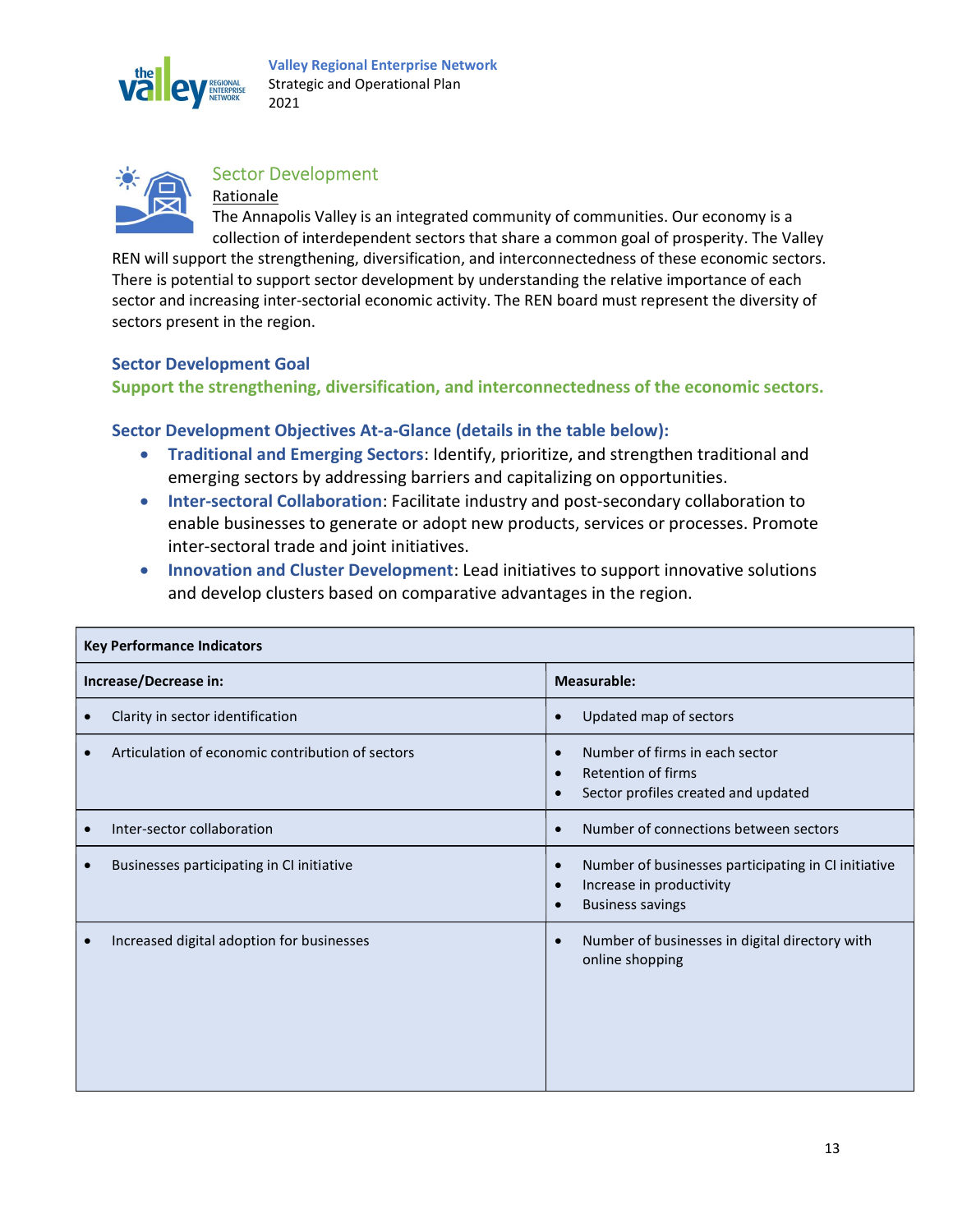

TRADITIONAL AND EMERGING SECTORS Objective: Identify, prioritize, and strengthen traditional and emerging sectors by addressing barriers and capitalizing on opportunities.

| <b>Actions</b>                                                                                                                                                                                                                                                                                                                                      | <b>Project Lead</b>                                          | <b>Timeline</b> | <b>Partners/Resources</b>                                                   |
|-----------------------------------------------------------------------------------------------------------------------------------------------------------------------------------------------------------------------------------------------------------------------------------------------------------------------------------------------------|--------------------------------------------------------------|-----------------|-----------------------------------------------------------------------------|
| Complete the STAR Program and implement the<br>strategic plan's recommendations<br>Recovery component<br>Identify an organization to take on tourism<br>$\bullet$<br>development<br>Four season tourism opportunities -<br>$\bullet$<br>winter tourism study                                                                                        | CEO, Strategic<br>Initiatives EDO                            | Year 1, 2 and 3 | Tourism Industry, Tourism<br>support organizations, ACOA                    |
| Manufacturing Taskforce Initiatives:<br>Conduct a Supply Chain Analysis<br>$\bullet$<br>(promoting shared resources and<br>attraction of new businesses to strengthen<br>the supply chain)<br>Complete 2-year Continuous Improvement<br>$\bullet$<br>Initiative<br>Conduct Contemporary Leadership in<br>$\bullet$<br><b>Manufacturing Training</b> | Strategic<br>Initiatives EDO                                 | Year 1, 2 and 3 | Manufacturing Taskforce,<br>Manufacturing industry, EMC,<br>CME, NSCC, ACOA |
| Develop a map of the sectors represented in the<br>Valley, and identify connections between sectors.                                                                                                                                                                                                                                                | Investment<br>Readiness EDO,<br>Strategic<br>Initiatives EDO | Year 2          | All local stakeholders                                                      |
| Develop an asset map of the region's physical<br>infrastructure assets                                                                                                                                                                                                                                                                              | Investment<br>Readiness EDO,<br>Strategic<br>Initiatives EDO | Year 2          | All local stakeholders                                                      |
| Develop a Regional Energy Plan                                                                                                                                                                                                                                                                                                                      | Investment<br>Readiness EDO,<br>Strategic<br>Initiatives EDO | Year 2          | <b>Business Supports Response</b><br>Team                                   |
| Ensure that board composition represents the<br>diversity of sectors seen within the region                                                                                                                                                                                                                                                         | <b>CEO</b>                                                   | Year 2 and 3    | LOC, Board                                                                  |
| Promotion of the sustainable/green economy,<br>including opportunities in agri-tech and clean tech                                                                                                                                                                                                                                                  | Investment<br>Readiness EDO,<br>Strategic<br>Initiatives EDO | Year 3          | All local stakeholders                                                      |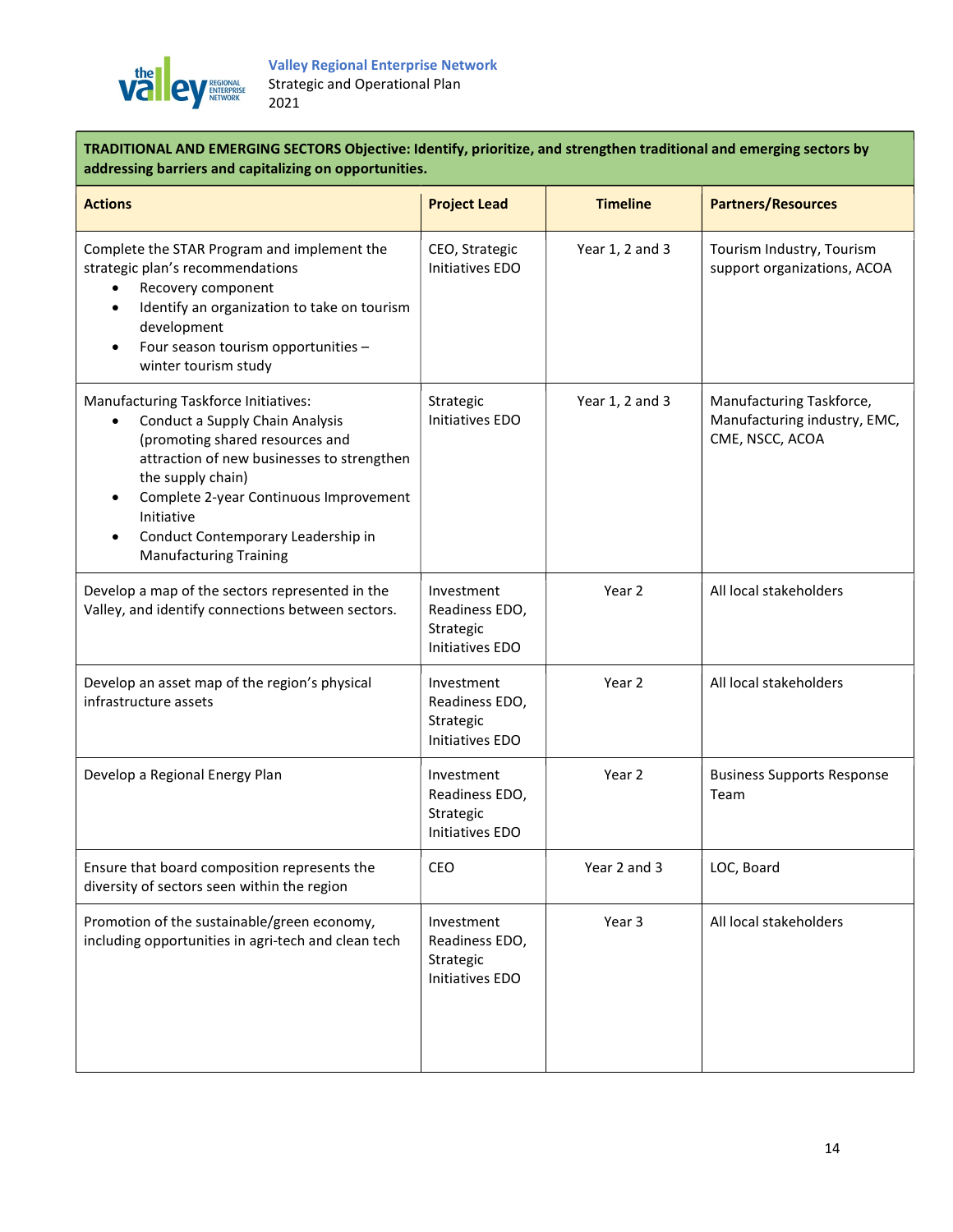

INTER-SECTORAL COLLABORATION Objective: Facilitate industry and post-secondary collaboration to enable businesses to generate or adopt new products, services or processes. Promote intersectoral trade and joint initiatives.

| <b>Actions</b>                                              | <b>Project Lead</b>                                          | <b>Timeline</b> | <b>Partners/Resources</b>                     |
|-------------------------------------------------------------|--------------------------------------------------------------|-----------------|-----------------------------------------------|
| Benchmark current level of intersectoral<br>collaboration   | Investment<br>Readiness EDO,<br>Strategic<br>Initiatives EDO | Year 3          | All local stakeholders and<br>Sector Councils |
| Identify inter-sectoral business opportunities              | Investment<br>Readiness EDO,<br>Strategic<br>Initiatives EDO | Year 3          | All local stakeholders and<br>Sector Councils |
| Strengthen and develop partnerships with Sector<br>Councils | Investment<br>Readiness EDO,<br>Strategic<br>Initiatives EDO | Year 3          | All local stakeholders and<br>Sector Councils |

INNOVATION AND CLUSTER DEVELOPMENT Objective: Lead initiatives to support innovative solutions and develop clusters based on comparative advantages in the region.

| <b>Actions</b>                                                                                                       | <b>Project Lead</b>                                            | <b>Timeline</b> | <b>Partners/Resources</b>                                  |
|----------------------------------------------------------------------------------------------------------------------|----------------------------------------------------------------|-----------------|------------------------------------------------------------|
| Foster digital adoption (business digitization) and<br>create digital directory                                      | Strategic<br>Initiatives EDO,<br><b>BusinessNOW</b><br>Officer | Year 1 and 2    | <b>Business Supports Response</b><br>Team                  |
| Support implementation of NS MIT REAP Valley<br>Team's must-win battle (innovation driven<br>entrepreneurship focus) | Strategic<br>Initiatives EDO                                   | Year 1, 2 and 3 | Valley Team Members,<br>ONSIDE, MIT, local<br>stakeholders |
| Promote industry and post-secondary collaboration<br>to enable businesses to generate or adopt new<br>products       | Strategic<br>Initiatives EDO,<br><b>BusinessNOW</b><br>Officer | Year 1, 2 and 3 | <b>Business Supports Response</b><br>Team                  |
| Promote energy and resource conservation in local<br>businesses                                                      | <b>BusinessNOW</b><br>Officer                                  | Year 3          | <b>Business Supports Response</b><br>Team                  |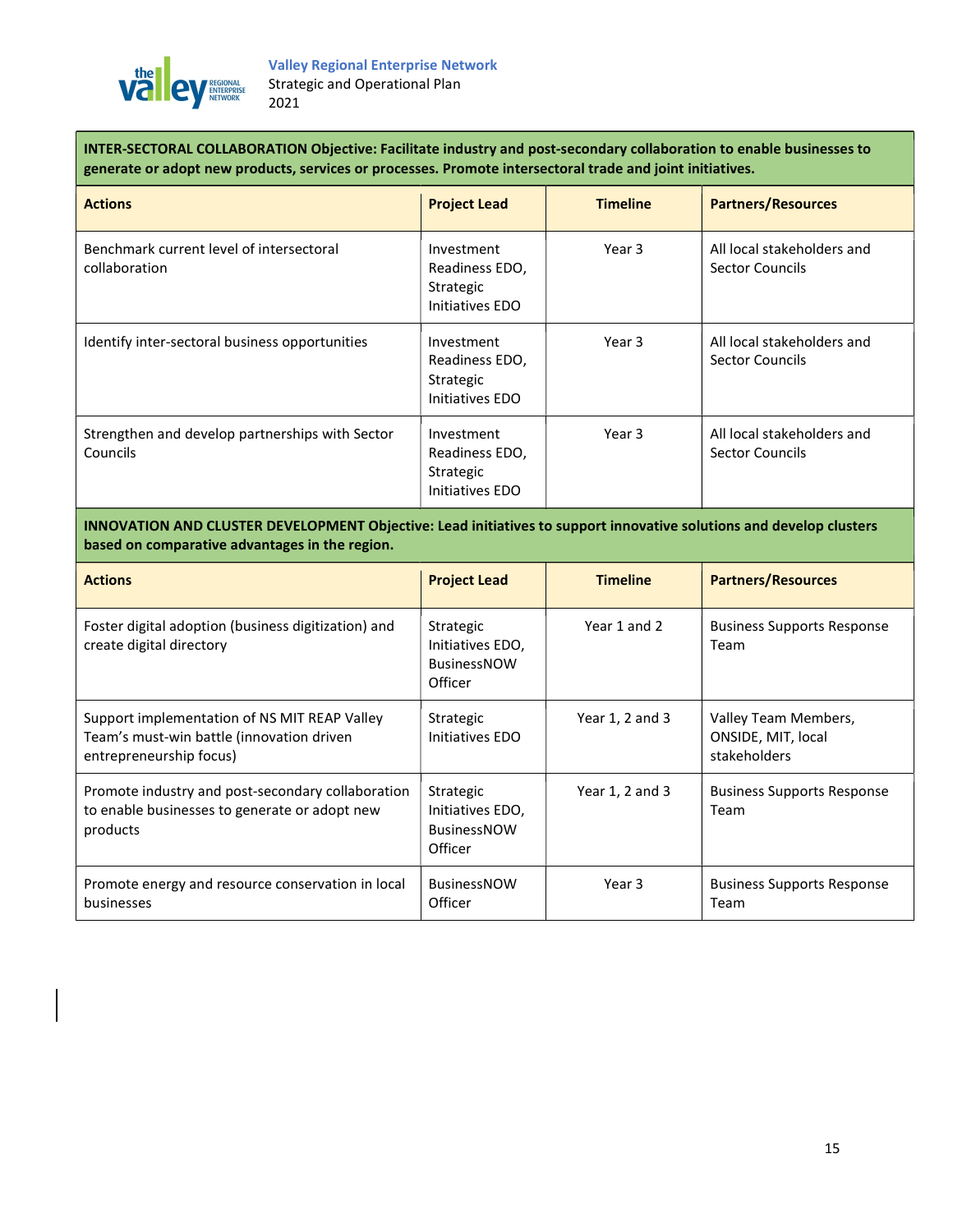

Valley Regional Enterprise Network Strategic and Operational Plan 2021



#### Regional Development

#### Rationale

Our communities, partners, and businesses do not operate in isolation. The Valley REN will enhance our collective and collaborative environment for greater efficiency and effectiveness, maintain and strengthen relationships, lead the recovery taskforce, and leverage funding while maximizing opportunities. Key to this effort is the strengthening of our own internal capacity to connect with, and support, the plethora of communities, governments, and institutions dedicated to a common cause. It is incumbent on the REN to demonstrate the value of regional collaboration.

#### Regional Development Goal

Enhance our collective and collaborative environment for greater efficiency and effectiveness, strengthen relationships and leverage regional opportunities.

#### Regional Development Objectives At-a-Glance (details in the table below):

- Awareness: Increase the awareness of the Valley REN by showcasing our values as a resource to local businesses and organizations.
- Regional Collaboration: Lead and enable regional collaboration to advance economic development opportunities and assist in addressing environmental, economic and equity challenges to sustainable and inclusive growth.
- COVID-19 Recovery: Lead the Regional Economic Recovery Taskforce and implement the recovery plan.
- Board Governance: Provide the board with the tools, training and support to ensure efficiency and effectiveness.

| <b>Key Performance Indicators</b> |                                                                                                      |                                                                                                               |
|-----------------------------------|------------------------------------------------------------------------------------------------------|---------------------------------------------------------------------------------------------------------------|
|                                   | Increase/Decrease in:                                                                                | Measurable:                                                                                                   |
|                                   | New Municipal Partnerships                                                                           | Number of municipal funding partners<br>Number of municipal EDO meetings<br>Number of communications meetings |
| $\bullet$                         | Collaborative work with Economic Development Officers (referrals, meetings,<br>joint projects, etc.) | Number of, and results of, collaborative<br>efforts                                                           |
|                                   | <b>Brand Awareness</b>                                                                               | Number and impact of brand activities                                                                         |
|                                   | Increased communications                                                                             | Number of communications activities                                                                           |
|                                   | Inter-agency collaboration                                                                           | Number and results of collaborative<br>efforts                                                                |
|                                   | Implement Regional Economic Recovery Plan                                                            | Number of activities completed                                                                                |
|                                   | Articulation of economic contribution of sectors                                                     | Annual State of the Region event held                                                                         |
|                                   | Increased regional collaboration                                                                     | Number of regional projects completed<br>Number of partners involved                                          |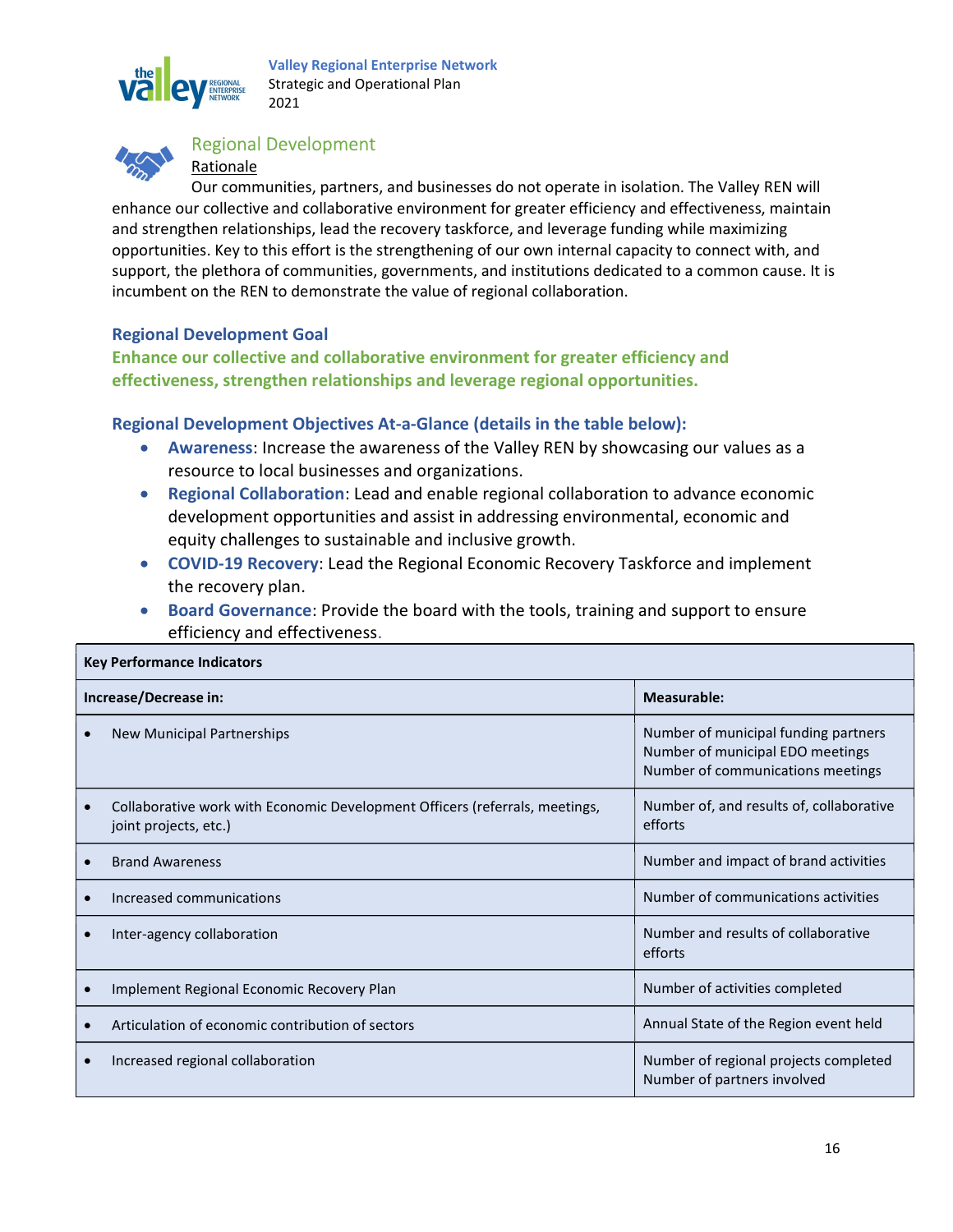

AWARENESS Objective: Increase the awareness of the Valley REN by showcasing our value as a resource to local businesses and organizations.

| <b>Actions</b>                                                                                                                                                                                                        | <b>Project Lead</b>                        | <b>Timeline</b> | <b>Partners/Resources</b> |
|-----------------------------------------------------------------------------------------------------------------------------------------------------------------------------------------------------------------------|--------------------------------------------|-----------------|---------------------------|
| Develop and implement an annual communications<br>plan:<br>Establish reliable and multiple communication<br>touch points<br>Printed newsletter in tax bills highlighting work<br>$\bullet$<br>of the REN $+$ partners | Communications<br>Officer, CEO             | Year 1, 2 and 3 | All local stakeholders    |
| Provide Council presentations and meet with CAOs<br>quarterly                                                                                                                                                         | <b>CEO</b>                                 | Year 1, 2 and 3 | <b>Municipalities</b>     |
| Develop and distribute an Annual State of the<br>Region document                                                                                                                                                      | Investment<br>Readiness EDO,<br><b>CEO</b> | Year 2 and 3    | All local stakeholders    |

REGIONAL COLLABORATION Objective: Lead and enable regional collaboration to advance economic development opportunities and assist in addressing environmental, economic and equity challenges to sustainable and inclusive growth.

| <b>Actions</b>                                                                                                      | <b>Project Lead</b>       | <b>Timeline</b>   | <b>Partners/Resources</b>                      |
|---------------------------------------------------------------------------------------------------------------------|---------------------------|-------------------|------------------------------------------------|
| Increase work with, and connect with, municipal<br>economic development staff and planning staff,<br>meet quarterly | All Staff                 | Year 1, 2 and 3   | Municipal Staff and Valley<br><b>REN Staff</b> |
| Work with municipal communications staff on joint<br>initiatives, meet quarterly                                    | Communications<br>Officer | Year 2 and 3      | Municipal Staff and Valley<br><b>REN Staff</b> |
| Find a way to gain access to economic development<br>data gathered by municipalities                                | CEO                       | Year 2 and 3      | Municipal Staff and Valley<br><b>REN Staff</b> |
| Engage with all First Nations in the Annapolis Valley                                                               | <b>CEO</b>                | Year 2 and 3      | <b>First Nations communities</b>               |
| Secure involvement of all Annapolis Valley<br>municipalities and First Nation communities                           | <b>CEO</b>                | Year 2 and 3      | Municipalities and First<br><b>Nations</b>     |
| Demonstrate the value of working together<br>collectively as a region                                               | <b>CEO</b>                | Year <sub>3</sub> | All local stakeholders                         |
| Create and implement a succinct plan for<br>interagency collaboration                                               | CEO                       | Year 3            | All local stakeholders                         |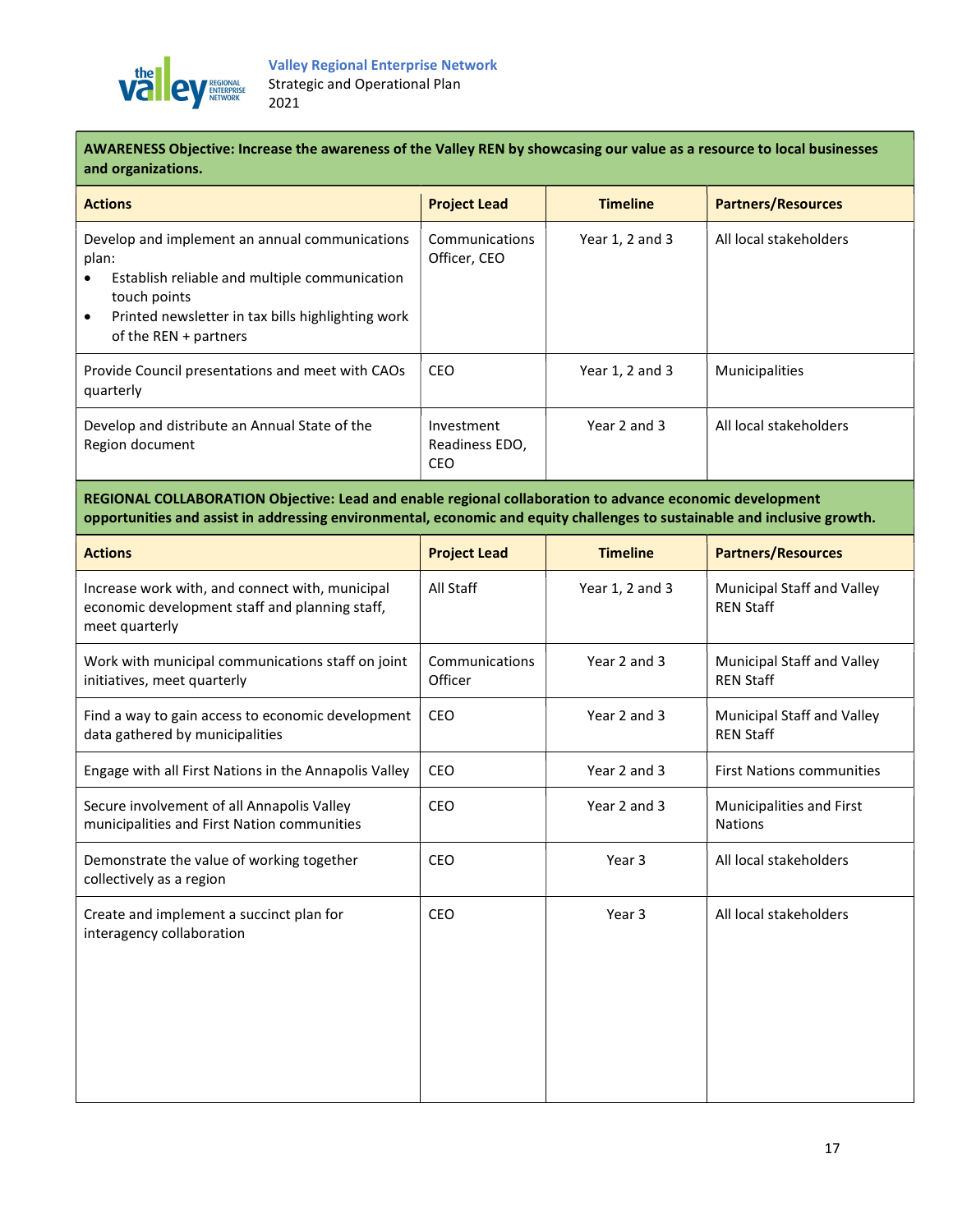

| COVID-19 RECOVERY Objective: Lead the Regional Economic Recovery Taskforce and implement the recovery plan.                 |                     |                 |                                                                                                               |
|-----------------------------------------------------------------------------------------------------------------------------|---------------------|-----------------|---------------------------------------------------------------------------------------------------------------|
| <b>Actions</b>                                                                                                              | <b>Project Lead</b> | <b>Timeline</b> | <b>Partners/Resources</b>                                                                                     |
| Develop and implement regional recovery plan                                                                                | <b>CEO</b>          | Year 1, 2 and 3 | Regional Economic Recovery<br>Taskforce, Business Supports<br>and Workforce Supports<br><b>Response Teams</b> |
| Continue the Regional Economic Recovery<br>Taskforce model into the future as a tool for<br>regional collaboration          | CEO                 | Year 3          | Regional Economic Recovery<br>Taskforce, Business Supports<br>and Workforce Supports<br><b>Response Teams</b> |
| BOARD GOVERNANCE Objective: Provide the board with the tools, training, and support to ensure efficiency and effectiveness. |                     |                 |                                                                                                               |
| <b>Actions</b>                                                                                                              | <b>Project Lead</b> | <b>Timeline</b> | <b>Partners/Resources</b>                                                                                     |
| Host annual board governance training workshop                                                                              | CEO, Board          | Year 1, 2 and 3 | Board, Province of NS                                                                                         |
| Review and update board recruitment policy and<br>strategy with LOC recruitment committee                                   | CEO, Board, LOC     | Year 2 and 3    | <b>LOC</b>                                                                                                    |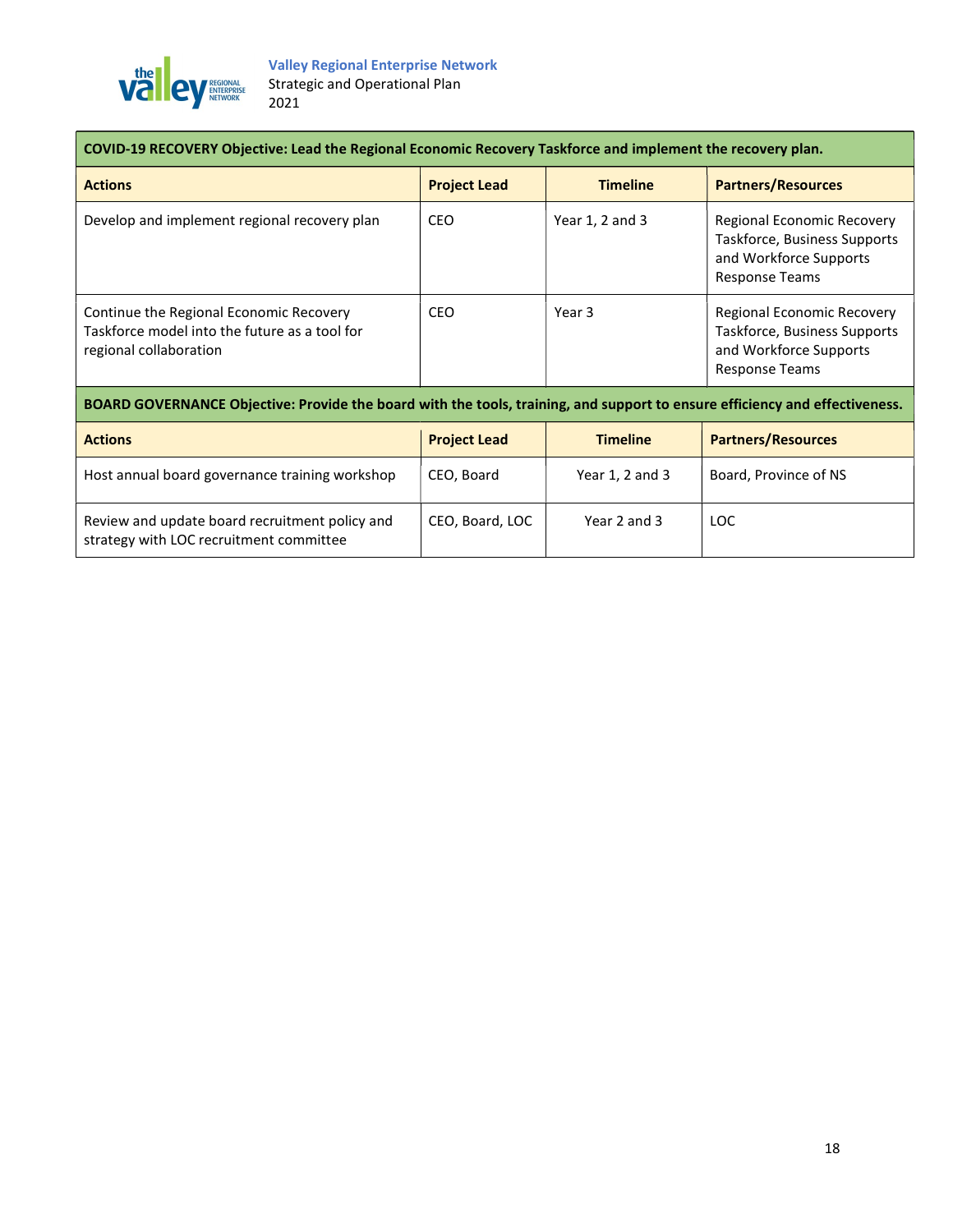

# Appendix 1: Acronyms and Definitions

| <b>Acronyms and Programs</b>           | <b>Description</b>                                                                                                                                                                                      |
|----------------------------------------|---------------------------------------------------------------------------------------------------------------------------------------------------------------------------------------------------------|
| <b>ACOA</b>                            | Atlantic Canada Opportunities Agency                                                                                                                                                                    |
| AEC                                    | Acadia Entrepreneurship Centre                                                                                                                                                                          |
| AIPP                                   | Atlantic Immigration Pilot Program                                                                                                                                                                      |
| <b>APTEC</b>                           | Aboriginal Peoples Training & Employment Commission                                                                                                                                                     |
| <b>AVRCE</b>                           | Annapolis Valley Regional Centre for Education                                                                                                                                                          |
| <b>BBI</b>                             | <b>Black Business Initiative</b>                                                                                                                                                                        |
| <b>BDC</b>                             | <b>Business Development Bank of Canada</b>                                                                                                                                                              |
| <b>BRE Program</b>                     | <b>Business Retention and Expansion Program</b>                                                                                                                                                         |
| <b>BusinessNOW Service</b>             | One-on-one supports to business                                                                                                                                                                         |
| <b>Business Supports Response Team</b> | Part of the Regional Economic Recovery Taskforce consisting of all business<br>support organizations in the region                                                                                      |
| <b>CME</b>                             | Canadian Manufacturers & Exporters                                                                                                                                                                      |
| <b>Connector Program</b>               | National program designed to match newcomers and recent graduates<br>with business and community leaders based on skill sets and career<br>aspirations to build their professional networks             |
| EMC                                    | <b>Excellence in Manufacturing Consortium</b>                                                                                                                                                           |
| <b>IRCC</b>                            | Immigration, Refugees and Citizenship Canada                                                                                                                                                            |
| <b>ISANS</b>                           | Immigrant Services Association of Nova Scotia                                                                                                                                                           |
| LAE                                    | Department of Labour and Advanced Education                                                                                                                                                             |
| LOC                                    | Liaison and Oversight Committee                                                                                                                                                                         |
| <b>MIT REAP</b>                        | Massachusetts Institute for Technology's Regional Entrepreneurship<br><b>Acceleration Program</b>                                                                                                       |
| <b>Municipal EDO</b>                   | Municipal Economic Development Officer                                                                                                                                                                  |
| <b>NS REN Network</b>                  | Nova Scotia Regional Enterprise Network (REN) Network                                                                                                                                                   |
| <b>NS Sandboxes</b>                    | Joint project hosted by universities and Nova Scotia Community Colleges to<br>bring together students, mentors and advisers to develop an<br>entrepreneurial mindset to bring into any work environment |
| <b>NSBI</b>                            | Nova Scotia Business Inc.                                                                                                                                                                               |